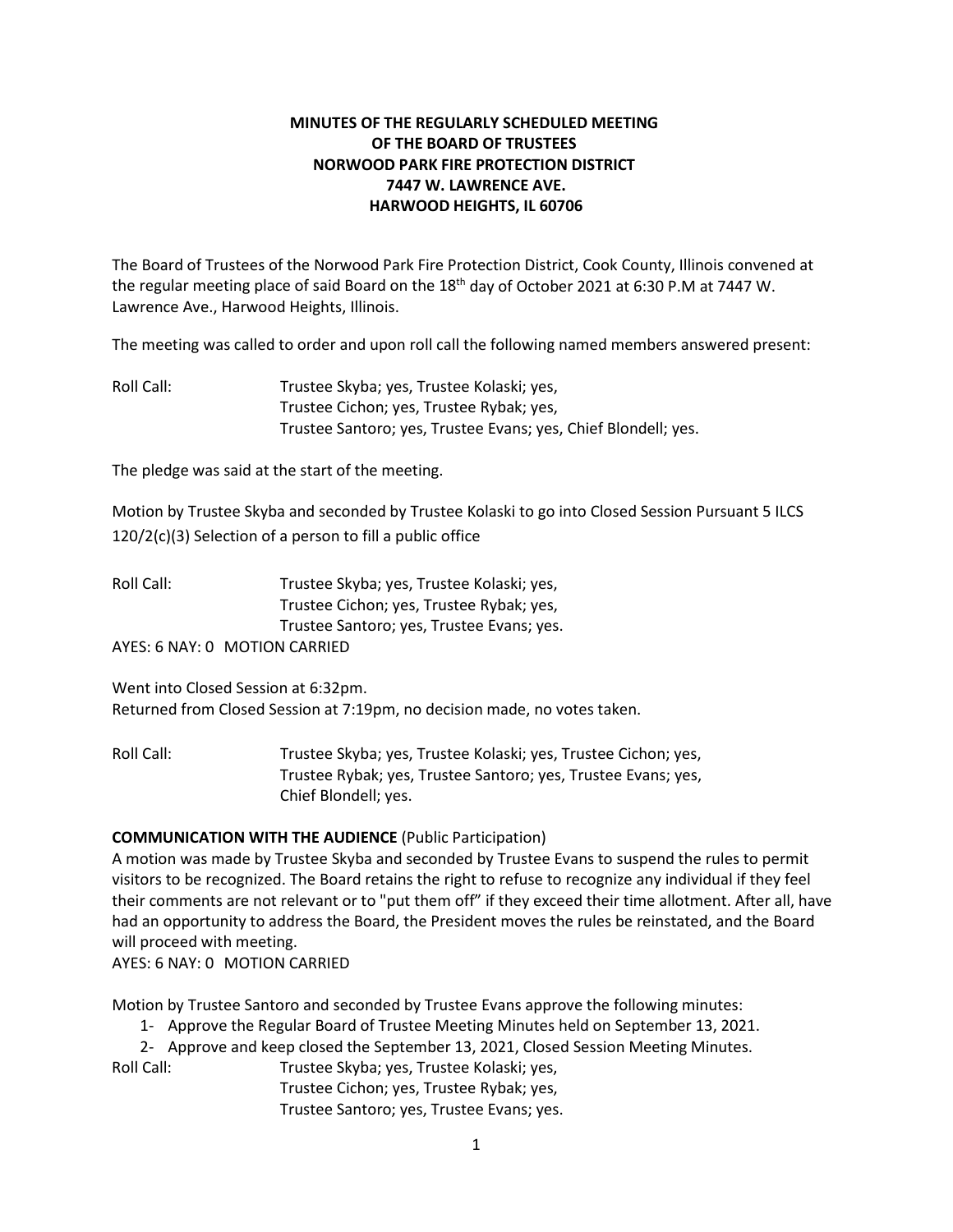#### AYES: 6 NAY: 0 MOTION CARRIED

### **Chiefs' Report:**

Chief stated he hopes all is well and that all Trustees have received a written report.

Currently, the COVID-19 positivity rate is 2.9%.

The drive-thru flu vaccine program was a success, we administered about 500 vaccines. The homebound program was also successful, and we heard many positive comments.

We have a firefighter that has returned to work from an injury and a paramedic that was off with a back injury that recently returned.

Resurrection Hospital has been busy which has been affecting the fire department with our turn around time. They believe it is from staff shortages as well as patients who did not see their doctors during COVID and now are very sick. Discussion.

During the drive-thru flu shots, the gas station next store lost business due to the traffic pattern. Thankfully, they spoke up and the second day we changed the traffic pattern so not to affect the gas station as much. It is good that we have an open line of communication and can work together.

Motion by Trustee Rybak seconded by Trustee Santoro to approve the Chief's report for September 2021.

AYES: 6 NAY: 0 MOTION CARRIED

Assets

**President's Report:** Trustee Cichon stated he heard positive feedback on the flu shots. We need to work together as a board to fill the vacant trustee position.

# **TREASURER'S REPORT**

Schedule of Assets (Arising from Cash Transactions) September 30, 2021

| <b>Checking and money market accounts:</b>          |                |
|-----------------------------------------------------|----------------|
| Byline Bank ambulance billing money market #4304492 | 300,529.07     |
| Wintrust -MM #2776                                  | 991,160.28     |
| Wintrust-Checking #9771                             | 6,028.41       |
| Wintrust-Ambulance #2671                            | 511,578.02     |
| Wintrust- Medical #0599                             | 861.79         |
| Wintrust-Donation #4129                             | 919.11         |
| Wintrust-FSA #0713                                  | 3,146.73       |
| Total checking and money market accounts            | \$1,814,223.43 |
|                                                     |                |

#### **Certificates of deposit (interest rate and maturity):**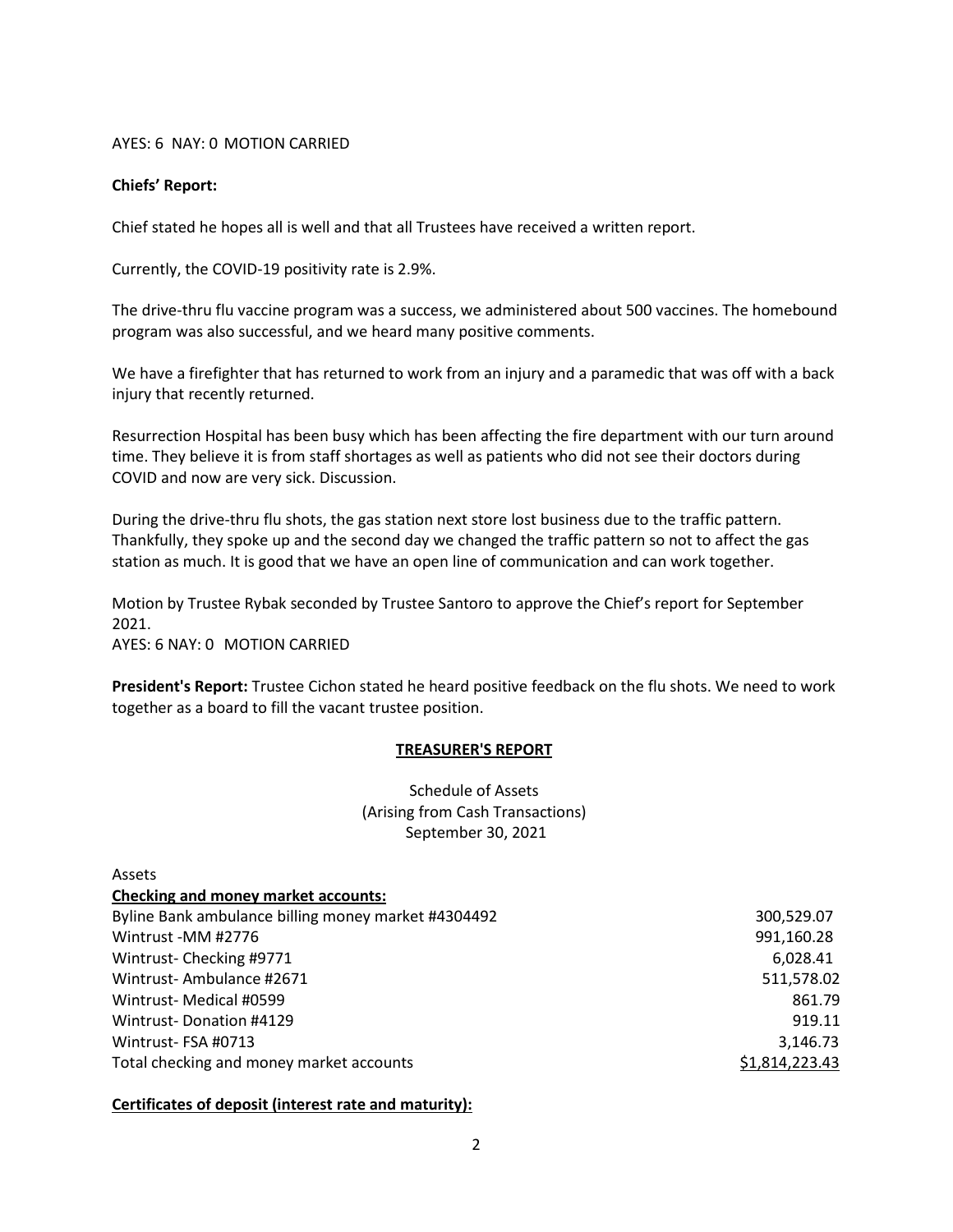| Belmont Bank (0.45%, 02/10/22)                           | 699.331.01     |
|----------------------------------------------------------|----------------|
| Belmont Bank (0.45% 01/21/22)                            | 582.091.71     |
| Belmont Bank (0.45% 01/19/22)                            | 406,410.84     |
| Total certificates of deposit                            | \$1,687,833.56 |
| Total checking, money market and certificates of deposit | \$3,502,056.99 |

Motion by Trustee Skyba and seconded by Trustee Evans to approve the September's accounts payable expenditures in the amount of \$425,734.16 and the Treasurer's Report as presented from the Financial Statements for September 2021.

|            | Trustee Evans stated that it was business as usual. |
|------------|-----------------------------------------------------|
| Roll Call: | Trustee Skyba; yes, Trustee Kolaski; yes,           |
|            | Trustee Cichon; yes, Trustee Rybak; yes,            |
|            | Trustee Santoro; yes, Trustee Evans; yes.           |
|            |                                                     |

AYES: 6 NAY: 0 MOTION CARRIED

### **Committee Reports:**

Finance Committee- Trustee Evans stated we are still waiting on some grant money. Trustee Rybak asked about a meeting. Chief stated that the audit should be completed in November, and we will need to meet then. Discussion.

Building and Equipment Committee-Chief stated that we have engines 101 and 102 back in the station. Our relationship MacQueen is dissolving, we feel we are being overcharged. The Deputy Chief has been working hard and has been able to farm out repairs to different companies saving the district 8-9 thousand dollars. Unfortunately, there are not many options out there, but the Deputy has been working to find the best deals.

We also are having communication issues. While we are waiting for the \$100,000 for the tower, we also have \$50,000 for communications. The system that we would need is about \$100,000. The crews are currently using their cell phones to make sure they do not miss calls due to our speakers not all working in the building. MCD cannot work with the new upgraded communication equipment and would need to spend about \$50,000 in upgrades on their end. Chief spoke to Ron Gross and he is going to speak to their board. The district has other options if MCD does not want to do upgrades. Discussion. Truck 104's brakes caught on fire and had to be replaced. We are trying not to spend any more money on this piece of apparatus.

Production on our new Tower has begun production.

Policy & Strategic Planning Committee- Trustee Kolaski stated there is nothing to report.

Community Relations Committee- Trustee Santoro stated there is nothing to report. Trustee Rybak stated that she would like to have a meeting. Discussion.

Pension Fund Member & Commissioner Oversight- Trustee Skyba stated there is nothing to report.

# **Old Business:**

None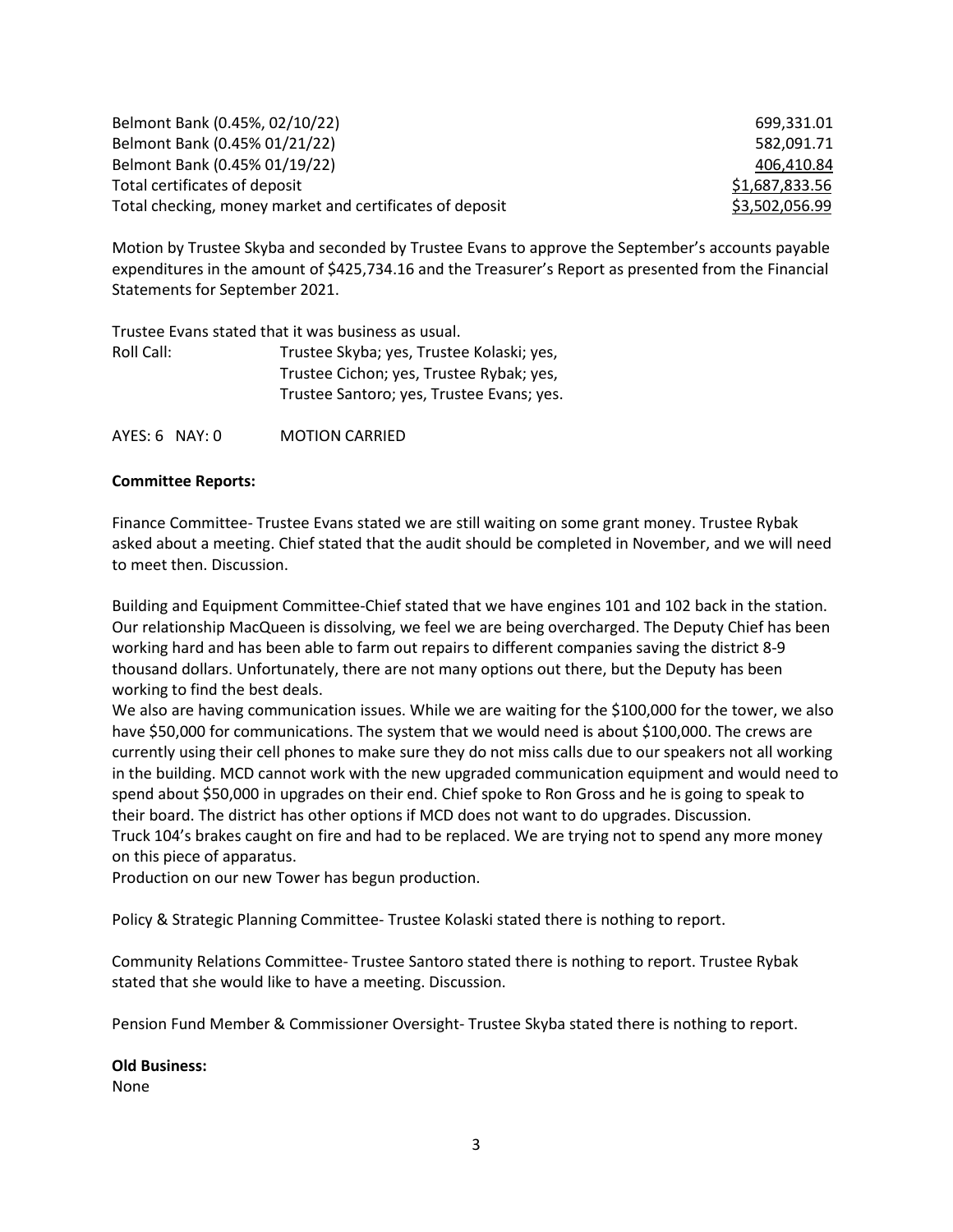#### **New Business**

Motion By Trustee Evans and seconded by Trustee Santoro to approve the payment of \$36,054.04 to the Foreign Fire Insurance Board.

Roll Call: Trustee Skyba; yes, Trustee Kolaski; yes, Trustee Cichon; yes, Trustee Rybak; yes, Trustee Santoro; yes, Trustee Evans; yes. AYES: 6 NAY: 0 MOTION CARRIED

Motion by Trustee Santoro and seconded by Trustee Cichon to approve the purchase of 11 Sleep Number beds and bedding, at a cost not to exceed \$15,000.

| Roll Call: | Trustee Skyba; yes, Trustee Kolaski; yes, |
|------------|-------------------------------------------|
|            | Trustee Cichon; yes, Trustee Rybak; yes,  |
|            | Trustee Santoro; yes, Trustee Evans; yes. |
|            | AYES: 6 NAY: 0 MOTION CARRIED             |

Motion by Trustee Skyba and seconded by Trustee Kolaski to purchase a Hurst Cutter and Spreader Package from Air One at a cost of \$18,320 of which \$15,528 will be paid by the IPRF Grant. Total cost to District is \$2,792.00

| Roll Call: | Trustee Skyba; yes, Trustee Kolaski; yes, |
|------------|-------------------------------------------|
|            | Trustee Cichon; yes, Trustee Rybak; yes,  |
|            | Trustee Santoro; yes, Trustee Evans; yes. |
|            | AVEC: C NAV. O ACCTION DENIED             |

AYES: 6 NAY: 0 MOTION DENIED

Motion by Trustee Skyba and seconded by Trustee Kolaski to go into Closed Session Pursuant 5 ILCS 120/2(c)(3) Selection of a person to fill a public office and Section (2)(c)(1) to discuss the appointment, employment, compensation, discipline, performance, or dismissal of specific employees of the public body.

Roll Call: Trustee Skyba; yes, Trustee Kolaski; yes, Trustee Cichon; yes, Trustee Rybak; yes, Trustee Santoro; yes, Trustee Evans; yes. AYES: 6 NAY: 0 MOTION CARRIED

Went into Closed Session at 7:56pm. Returned from Closed Session at 8:43pm, no decision made, no votes taken.

Roll Call: Trustee Skyba; yes, Trustee Kolaski; yes, Trustee Cichon; yes, Trustee Rybak; yes, Trustee Santoro; yes, Trustee Evans; yes, Chief Blondell; yes.

Motion to approve Deputy Chief Claude Erlewein's contract, effective November 1, 2021, was tabled.